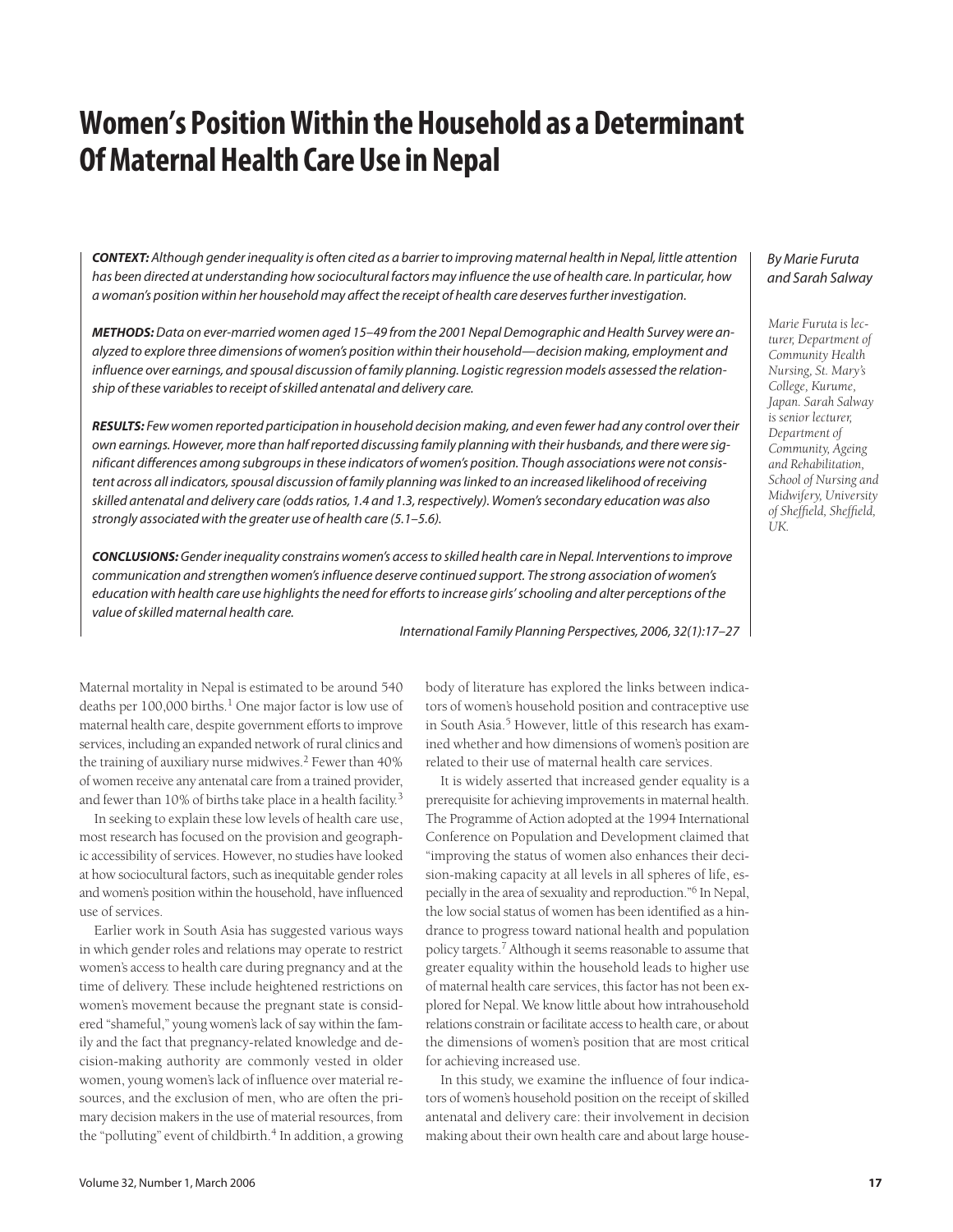hold purchases, their employment and control over their own earnings, and their discussion of family planning with their husbands.

# **BACKGROUND Sociocultural Context**

Nepal is one of the poorest countries in Asia, and one of the few countries where women's life expectancy is lower than men's.<sup>8</sup> Although Nepal is extremely culturally diverse, its population can be divided roughly into two language groups, Indo-Aryan and Tibeto-Burman.

The Indo-Aryan group is politically and culturally predominant and mainly Hindu, living mostly in the hills and southern plains (the Terai). Norms and values relating to women are generally conservative among the Indo-Aryans. The practice of *purdah* (seclusion of women) is prevalent, especially for newly married women from the high castes and wealthier households, and sexual purity is highly valued for women. The Tibeto-Burman group is mainly Buddhist and lives in the hills and mountains of Nepal. It has been argued that in this group women have more freedom of mobility and somewhat higher social status.

The Indo-Aryans prefer to marry outside their own villages, whereas the Tibeto-Burmans prefer to marry within the same village, thus allowing women greater access to familial and economic resources after marriage.<sup>9</sup> However, across all Nepali cultural groups, marriage is considered to be a social contract between clans rather than a personal one between individuals.<sup>10</sup> Following marriage, a daughter-in-law is expected to perform domestic duties under the supervision of her mother-in-law, who is usually the primary decision maker in matters of child-rearing and care of the family.11 In addition, the majority of communities in Nepal are patriarchal, and property is passed from father to son. Women lag far behind men in education, economic resources and nonagricultural employment.<sup>12</sup>

# **Maternal Health Care Services**

Primary maternal health care is provided by the government through health posts and sub–health posts (3,873), and through primary health care centers (191). At the secondary level, there are district hospitals (67), and at the tertiary level, there are zonal hospitals (10), regional and central hospitals (10) and one specialized maternity hospital. The government currently considers the numbers of facilities offering specialized maternal, newborn and child health care to be adequate, but recognizes a need to strengthen capacity, especially in terms of quality of care and management of major obstetric complications.<sup>13</sup>

The affordability of maternal care depends on the type of care and the level of the health facility. In the rural Banke district, for example, the cost of a vaginal delivery in a hospital ranges from 300 to 3,000 rupees (mean, 600 rupees, or US\$11).<sup>14</sup> The cost of a cesarean delivery is much higher, between 1,000 and 13,000 rupees (mean, 5,360 rupees, or US\$96). It is government policy to provide antenatal care free of charge, except for medicine.

### **METHODS**

This study analyzes data from the 2001 Nepal Demographic and Health Survey (DHS), which employed a nationally representative sample of 8,400 ever-married women aged 15–49. The present analysis is restricted to the 4,695 women who were currently married and had given birth in the three years preceding the survey.

The study variables can be grouped into four categories: indicators of women's household position, women's social and demographic characteristics, their perceptions of the geographic and economic accessibility of maternal health care, and the receipt of skilled antenatal and delivery care.

### **Women's Household Position**

Recent attempts to define the relationships between indicators of women's social position and their reproductive health, particularly use of contraceptives, have identified a number of complexities. First, women's position is multidimensional, and different dimensions commonly show diverse relationships with reproductive health outcomes.<sup>15</sup> Second, because these indicators may have different meanings in different sociocultural contexts, they must be carefully conceptualized, understood and interpreted.<sup>16</sup> In particular, a predominant focus on "autonomy" in the demographic and reproductive health literature has been criticized as inappropriate in the context of South Asia.<sup>17</sup> Third, contextual factors modulate the effect of individual characteristics, so the implications of particular indicators of women's position may vary significantly between settings.<sup>18</sup>

Drawing on these conceptual insights, we selected three dimensions of women's position for which information was collected in the Nepal DHS: their participation in household decision making, whether they were employed and had influence over the use of their earnings, and whether they discussed family planning with their husbands.

Other reproductive health research in South Asia has considered women's involvement in decision making to be an important aspect of their household position.19 The 2001 survey asked women whether they were involved in decision making in four areas: the kinds of food to cook each day, daily household purchases, their own health care and large household purchases.

More than 80% of DHS respondents reported deciding what food to cook either alone or in conjunction with another family member. More than 40% of women reported being involved in decisions on daily household purchases. These data are indicative of women's influence over routine household activities. In contrast, women's participation in decisions on their own health care and on large purchases was less common. Therefore, we focused on these two decision-making variables, for which we created the dichotomous categories of "involved in final decision (has the final say alone or jointly)" and "not involved in final decision (another individual has the final say)." In Nepal, there is a strong sense of family "togetherness" and individual identity is closely tied to the family, so decisions often involve complex ne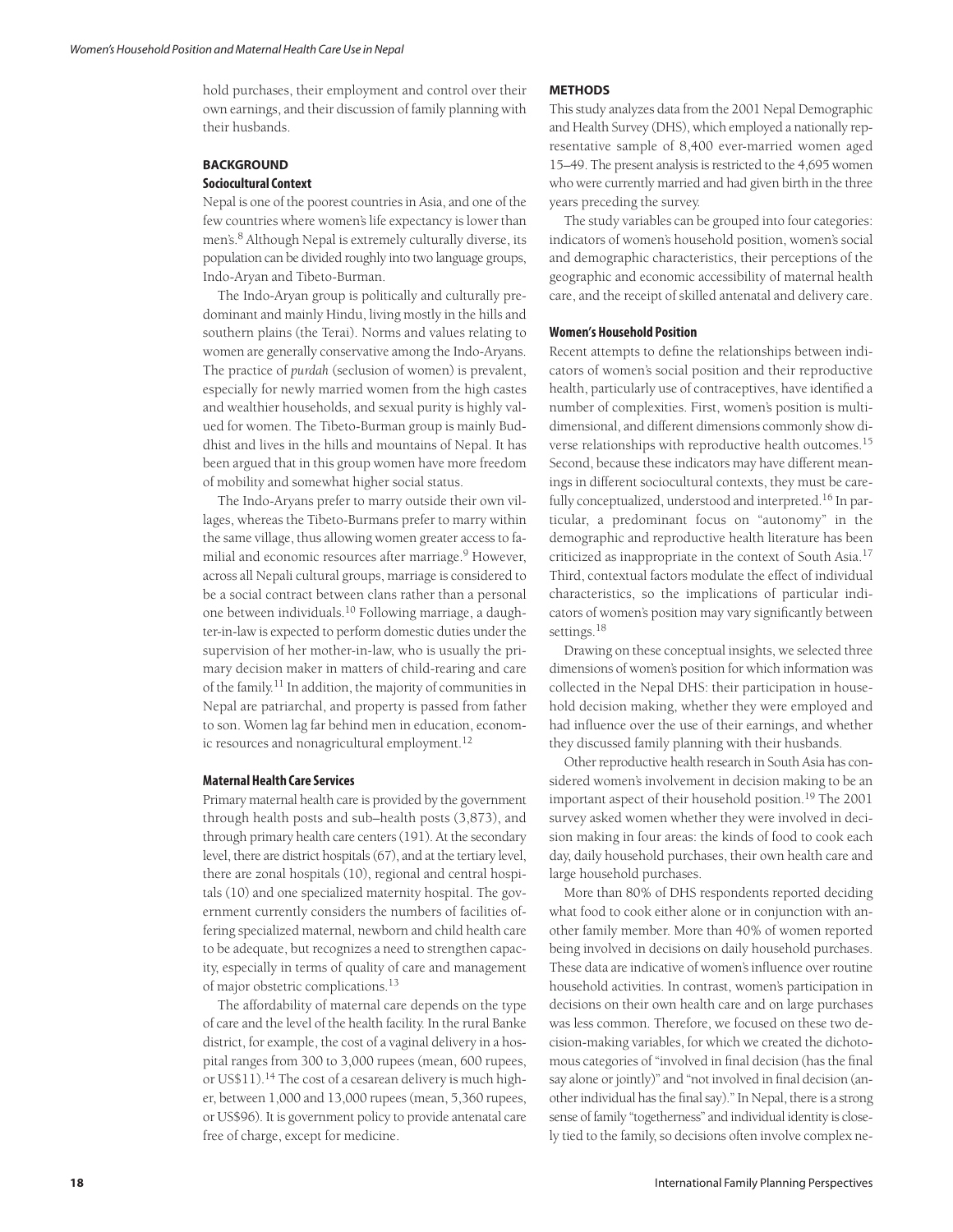gotiations.20 Measuring whether a woman is involved in the final decision making is therefore a more suitable measure than whether or not she is the sole decision maker.

Women's economic dependency has long been understood to be a major factor in structuring inequalities between men and women.21 Hence, control over financial resources is often considered a central dimension when measuring women's household position. Getting access to maternal health care may require a financial outlay (for transportation, medicines and, in some cases, consultation), so we hypothesize that a woman's ability to pay for these services with her own earnings is an important determinant of access. The DHS asked women four questions relating to employment and control over earnings: "Aside from your own housework, are you currently working?"; "Have you done any work in the past 12 months?"; "Are you paid in cash or kind for this work or are you not paid at all?"; and "Who mainly decides how the money you earn will be used?" Answers were categorized into a trichotomous variable: not working, working and had no control over earnings (including those who worked without earning any cash income), and working and had control over earnings. Women who were currently working or who had worked within the 12 months prior to the survey were considered to be working.

The closeness of the husband-wife bond and the degree of communication between spouses have also been suggested to be an important dimension of women's household position,<sup>22</sup> because conjugal intimacy is generally discouraged in South Asia and the husband represents a direct avenue to household resources. The survey asked women how often they had talked to their husbands about family planning in the past year, and answers were dichotomized as never and once or more. Discussion of this topic obviously depends on a number of factors, including exposure to information on reproductive health and the desire for fertility control. However, because our sample consisted of women who had recently given birth, and because contraception is widely promoted in Nepal, $2<sup>3</sup>$  whether the couple had discussed family planning is likely to be a reasonable proxy for communication.

# **Social and Demographic Characteristics**

A number of social and demographic characteristics were considered in the analysis, including women's age and number of children ever born. Because community norms and values influence individual behavior, we also assessed the place of residence (urban or rural) and region of residence (Terai, hill or mountain). Education has been consistently related both to use of maternal and child health services and to positive health outcomes, though the routes of causation are not always clear.<sup>24</sup> We categorized women's education levels as none, primary, and secondary or higher. Indicators of the household's socioeconomic circumstances included husband's education and occupation, as well as a computed index of socioeconomic status based on access to piped water and electricity and ownership of a radio.

# **Perception of the Accessibility of Care**

The distance women must travel to health facilities and the availability of transport options can have a significant impact on appropriate and timely use, as can user fees and household economic status.<sup>25</sup> However, perceptions of ac-

### **TABLE 1. Percentage of ever-married women aged 15–49, by selected indicators of their household position, according to social and demographic characteristics and perceptions of the accessibility of maternal health care, Nepal Demographic and Health Survey, 2001**

| Characteristic                        | N     | Involved in decision<br>making     |                     | Working<br><b>Discussed</b><br>and had<br>family<br>influence<br>planning |                                   |
|---------------------------------------|-------|------------------------------------|---------------------|---------------------------------------------------------------------------|-----------------------------------|
|                                       |       | Own<br>health<br>care <sup>+</sup> | Large<br>purchases‡ | over use of<br>earnings                                                   | with husband<br>at least<br>once§ |
| <b>Total</b>                          | 4,695 | 25.4                               | 27.7                | 7.1                                                                       | 51.3                              |
| Age                                   |       |                                    |                     |                                                                           |                                   |
| $15 - 19$                             | 375   | $8.9***$                           | $9.4***$            | $3.0***$                                                                  | 48.7***                           |
| $20 - 24$                             | 1,364 | 21.0                               | 20.0                | 6.7                                                                       | 53.7                              |
| $25 - 29$                             | 1,338 | 28.5                               | 30.7                | 7.2                                                                       | 52.5                              |
| $30 - 34$                             | 839   | 27.9                               | 35.1                | 10.4                                                                      | 55.6                              |
| $\geq$ 35                             | 779   | 32.9                               | 37.7                | 6.6                                                                       | 41.7                              |
| No. of children ever born             |       |                                    |                     |                                                                           |                                   |
| 1                                     | 984   | $16.6***$                          | $14.9***$           | $5.6***$                                                                  | $47.9*$                           |
| $2 - 3$                               | 1,884 | 27.0                               | 28.9                | 8.6                                                                       | 53.5                              |
| $4 - 5$                               | 1,095 | 28.7                               | 33.3                | 6.6                                                                       | 53.0                              |
| $\geq 6$                              | 732   | 27.8                               | 34.2                | 6.4                                                                       | 47.7                              |
| <b>Residence</b>                      |       |                                    |                     |                                                                           |                                   |
| Urban                                 | 328   | 30.2                               | 27.4                | $18.9***$                                                                 | $65.8***$                         |
| Rural                                 | 4,367 | 25.0                               | 33.3                | 6.3                                                                       | 50.2                              |
|                                       |       |                                    |                     |                                                                           |                                   |
| Region                                |       |                                    |                     |                                                                           |                                   |
| Terai                                 | 2,382 | $22.2***$                          | $26.9**$            | $7.6***$                                                                  | 53.1                              |
| Hill                                  | 1.957 | 30.1                               | 30.4                | 7.2                                                                       | 50.4                              |
| Mountain                              | 356   | 22.2                               | 19.2                | 3.4                                                                       | 44.8                              |
| <b>Woman's education</b>              |       |                                    |                     |                                                                           |                                   |
| None                                  | 3,925 | $25.1***$                          | $38.5*$             | $5.9***$                                                                  | 47.6***                           |
| Primary                               | 585   | 24.4                               | 39.5                | 11.5                                                                      | 68.0                              |
| ≥secondary                            | 185   | 36.3                               | 50.2                | 20.3                                                                      | 76.6                              |
|                                       |       |                                    |                     |                                                                           |                                   |
| <b>Husband's education</b>            |       |                                    |                     |                                                                           |                                   |
| None                                  | 1,623 | 24.7                               | 29.4                | $6.5***$                                                                  | $41.5***$                         |
| Primary                               | 1,161 | 28.1                               | 29.0                | 7.4                                                                       | 50.9                              |
| ≥secondary                            | 1,806 | 25.3                               | 26.4                | 7.5                                                                       | 60.4                              |
| Missing                               | 105   | na                                 | na                  | na                                                                        | na                                |
| <b>Husband's occupation</b>           |       |                                    |                     |                                                                           |                                   |
| Unskilled                             | 2,921 | $20.5***$                          | 24.7***             | $4.8***$                                                                  | $50.2***$                         |
| <b>Skilled</b>                        | 1,360 | 34.0                               | 33.3                | 12.1                                                                      | 53.6                              |
| Professional                          | 237   | 28.3                               | 32.7                | 10.8                                                                      | 66.7                              |
| Missing                               | 177   | na                                 | na                  | na                                                                        | na                                |
| Socioeconomic status                  |       |                                    |                     |                                                                           |                                   |
| Low                                   | 2,091 | $26.2***$                          | 30.9***             | $6.7***$                                                                  | 47.0***                           |
| Middle                                | 2,181 | 24.7                               | 25.7                | 7.2                                                                       | 54.4                              |
| High                                  | 114   | 43.1                               | 45.6                | 25.8                                                                      | 67.7                              |
| Missing                               | 309†† | na                                 | na                  | na                                                                        | na                                |
| Geographic accessibility of care      |       |                                    |                     |                                                                           |                                   |
| Big problem                           | 2,489 | 22.5***                            | $25.5***$           | $5.2***$                                                                  | $46.1***$                         |
| No/little problem                     | 2,206 | 28.9                               | 30.2                | 9.4                                                                       | 57.2                              |
|                                       |       |                                    |                     |                                                                           |                                   |
| <b>Economic accessibility of care</b> |       |                                    |                     |                                                                           |                                   |
| Big problem                           | 3,215 | $23.9**$                           | $25.6***$           | $6.0***$                                                                  | 45.9***                           |
| No/little problem                     | 1,480 | 29.0                               | 30.4                | 10.0                                                                      | 63.0                              |

\*p<.05. \*\*p<.01. \*\*\*p<.001. †Responses missing for 17 women. ‡Responses missing for 13 women. §Responses missing for four women. ††Three hundred and seven women were not living at their usual address and were not asked this question; responses were missing for two other cases. Notes: F tests performed for differentials across subgroups. na=not applicable.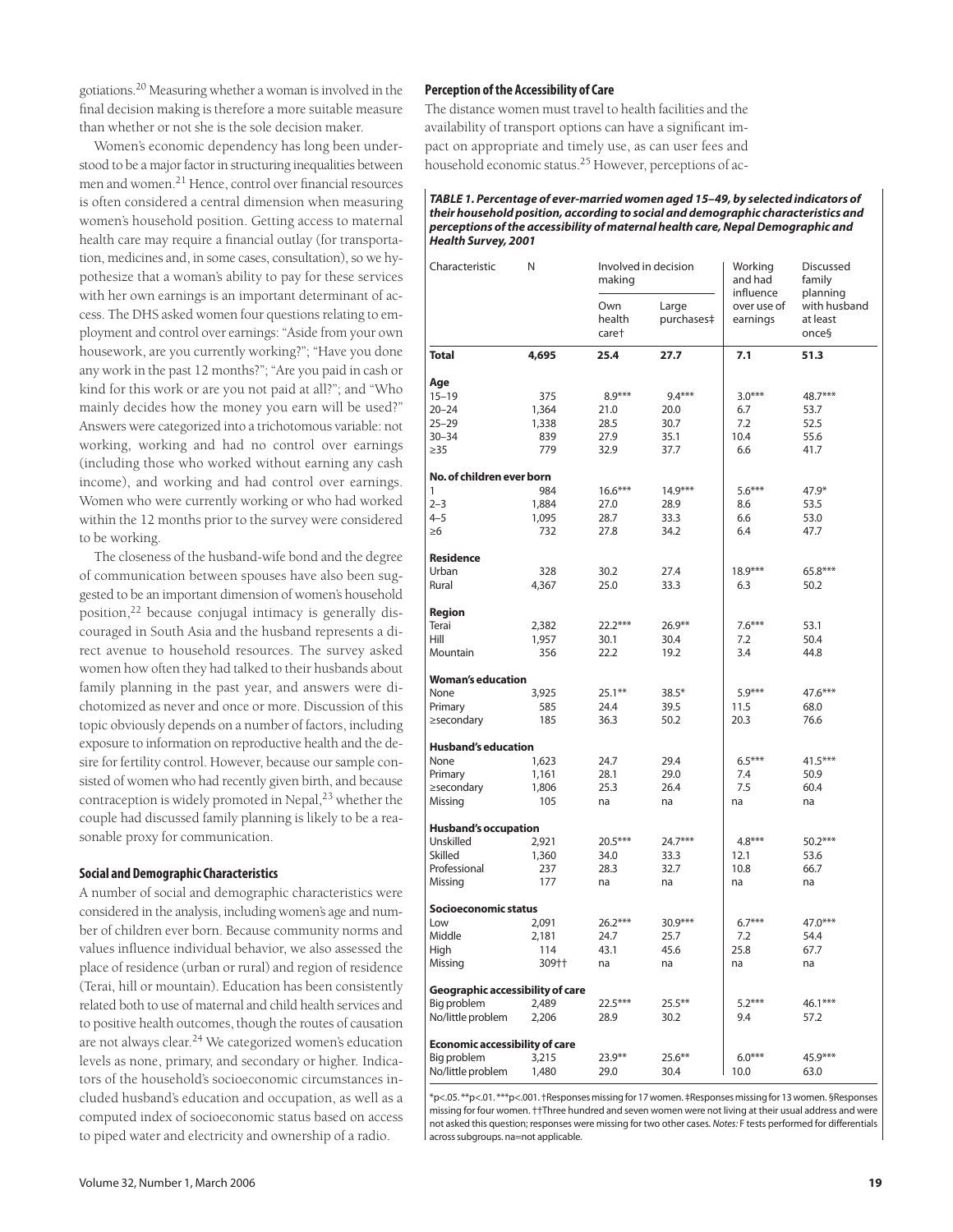**TABLE 2. Percentage of women receiving skilled antenatal and delivery care, according to social and demographic characteristics and perceptions of the accessibility of maternal health care**

| Characteristic                   | N                    | Antenatal<br>care | Delivery<br>care |  |  |  |  |
|----------------------------------|----------------------|-------------------|------------------|--|--|--|--|
| <b>Total</b>                     | 4,694                | 39.0              | 13.3             |  |  |  |  |
| Age                              |                      |                   |                  |  |  |  |  |
| $15 - 19$                        | 375                  | 49.1***           | $19.7***$        |  |  |  |  |
| $20 - 24$                        | 1,364                | 46.7              | 17.1             |  |  |  |  |
| $25 - 29$                        | 1,337                | 41.8              | 13.3             |  |  |  |  |
| $30 - 34$                        | 839                  | 33.5              | 11.1             |  |  |  |  |
| $\geq$ 35                        | 779                  | 21.7              | 6.3              |  |  |  |  |
| No. of children ever born        |                      |                   |                  |  |  |  |  |
| 1                                | 984                  | 55.9***           | $27.2***$        |  |  |  |  |
| $2 - 3$                          | 1,884                | 43.8              | 13.5             |  |  |  |  |
| $4 - 5$                          | 1,094                | 29.1              | 6.6              |  |  |  |  |
| $\geq 6$                         | 732                  | 18.6              | 4.3              |  |  |  |  |
| <b>Residence</b>                 |                      |                   |                  |  |  |  |  |
| Urban                            | 328                  | 79.3***           | 53.2***          |  |  |  |  |
| Rural                            | 4,366                | 36.0              | 10.4             |  |  |  |  |
| Region                           |                      |                   |                  |  |  |  |  |
| Terai                            | 2,382                | $42.8*$           | $15.0***$        |  |  |  |  |
| Hill                             | 1,956                | 36.6              | 12.9             |  |  |  |  |
| Mountain                         | 356                  | 26.3              | 4.6              |  |  |  |  |
| <b>Woman's education</b>         |                      |                   |                  |  |  |  |  |
| None                             | 3,924                | $31.7***$         | $7.8***$         |  |  |  |  |
| Primary                          | 585                  | 71.6              | 32.8             |  |  |  |  |
| ≥secondary                       | 185                  | 90.8              | 66.1             |  |  |  |  |
| <b>Husband's education</b>       |                      |                   |                  |  |  |  |  |
| None                             | 1,622                | 24.8***           | $5.1***$         |  |  |  |  |
| Primary                          | 1,161                | 33.2              | 8.6              |  |  |  |  |
| ≥secondary                       | 1,806                | 55.4              | 23.8             |  |  |  |  |
| Missing                          | 105                  | na                | na               |  |  |  |  |
| <b>Husband's occupation</b>      |                      |                   |                  |  |  |  |  |
| Unskilled                        | 2,920                | 30.5***           | $7.5***$         |  |  |  |  |
| Skilled                          | 1,360                | 51.4              | 22.0             |  |  |  |  |
| Professional                     | 237                  | 66.3              | 38.0             |  |  |  |  |
| Missing                          | 177                  | na                | na               |  |  |  |  |
|                                  | Socioeconomic status |                   |                  |  |  |  |  |
| Low                              | 2,090                | 28.7***           | $5.6***$         |  |  |  |  |
| Middle                           | 2,181                | 45.2              | 17.6             |  |  |  |  |
| High                             | 114                  | 89.6              | 61.8             |  |  |  |  |
| Missing                          | 309+                 | na                | na               |  |  |  |  |
| Geographic accessibility of care |                      |                   |                  |  |  |  |  |
| Big problem                      | 2,488                | 29.9***           | $8.2***$         |  |  |  |  |
| No/little problem                | 2,206                | 49.3              | 19.1             |  |  |  |  |
| Economic accessibility of care   |                      |                   |                  |  |  |  |  |
| Big problem                      | 3,214                | $30.6***$         | $8.3***$         |  |  |  |  |
| No/little problem                | 1,480                | 57.1              | 24.4             |  |  |  |  |
|                                  |                      |                   |                  |  |  |  |  |

\*p<.05. \*\*p<.01. \*\*\*p<.001. †Three hundred and seven women were not living at their usual address and were not asked this question; responses were missing for two other cases. Notes: F tests performed for differentials across subgroups. na=not applicable.

cessibility can be affected by sociocultural factors. To control for all of these factors, we assessed responses to the following question: "When you are sick and want to get medical advice or treatment, is each of the following a big problem, a small problem or not a problem for you? 1) distance to the health facility and 2) getting the money needed to go." Answers were dichotomized as a big problem versus a little problem or not a problem.

## **Use of Maternal Health Care**

We assessed the outcome variables of receipt of skilled antenatal care (at least once during the last pregnancy) and receipt of skilled delivery care for the last birth. The definition of skilled personnel was based on World Health Organization guidelines and included obstetricians and gynecologists, general practitioners, medical officers (with five years of training), midwives and nurses (with three years of training) and auxiliary midwives (with 18 months of training).<sup>26</sup>

# **Statistical Analysis**

We first examined the bivariate relationships of women's social and demographic variables and their perceptions of health care accessibility with the four indicators of their household position and with their use of skilled antenatal and delivery care. We then looked for potential bivariate associations between the indicators of women's household position and the two health care outcomes. Next, multivariate logistic regression models were developed to identify associations between the indicators of women's household position and their use of skilled maternal health care, as well as between women's education level and use of care. Our models controlled for a series of variables, including age and number of children ever born, residence, education, socioeconomic status and accessibility of health care. The weighted and clustered nature of the sample was accounted for by using the svylogit command in Stata version 7.<sup>27</sup>

## **RESULTS Bivariate Analysis**

*•Social and demographic characteristics and household position.* In all, 25% of women reported being involved in the final decision (either alone or with others) regarding their own health care, and 28% reported involvement in large household purchases (Table 1, page 19). Although 84% of all respondents were working, the vast majority of these women (91%) had no influence over the use of earnings, most being unpaid agricultural workers (not shown). Only 7% of all women were working and had influence over how their earnings were spent. About half reported having discussed family planning with their husbands in the past year.

Each of the four measures of women's household position varied significantly according to social and demographic characteristics. The percentage of women involved in decision making on their own health care or on large purchases rose with increasing age, ranging from 9% for 15–19-yearolds to 33–38% for women aged 35 or older. The percentage of women who worked and had influence over how their earnings were spent increased with age up to 30–34 years (rising from 3% to 10%), but declined for the oldest agegroup. Discussion of family planning showed a different pattern, with the highest proportion of women reporting discussion being in the middle age-groups (53–56%). Findings for the number of children ever born were similar to those for women's age: Women reporting only one child were significantly less likely to be involved in decision making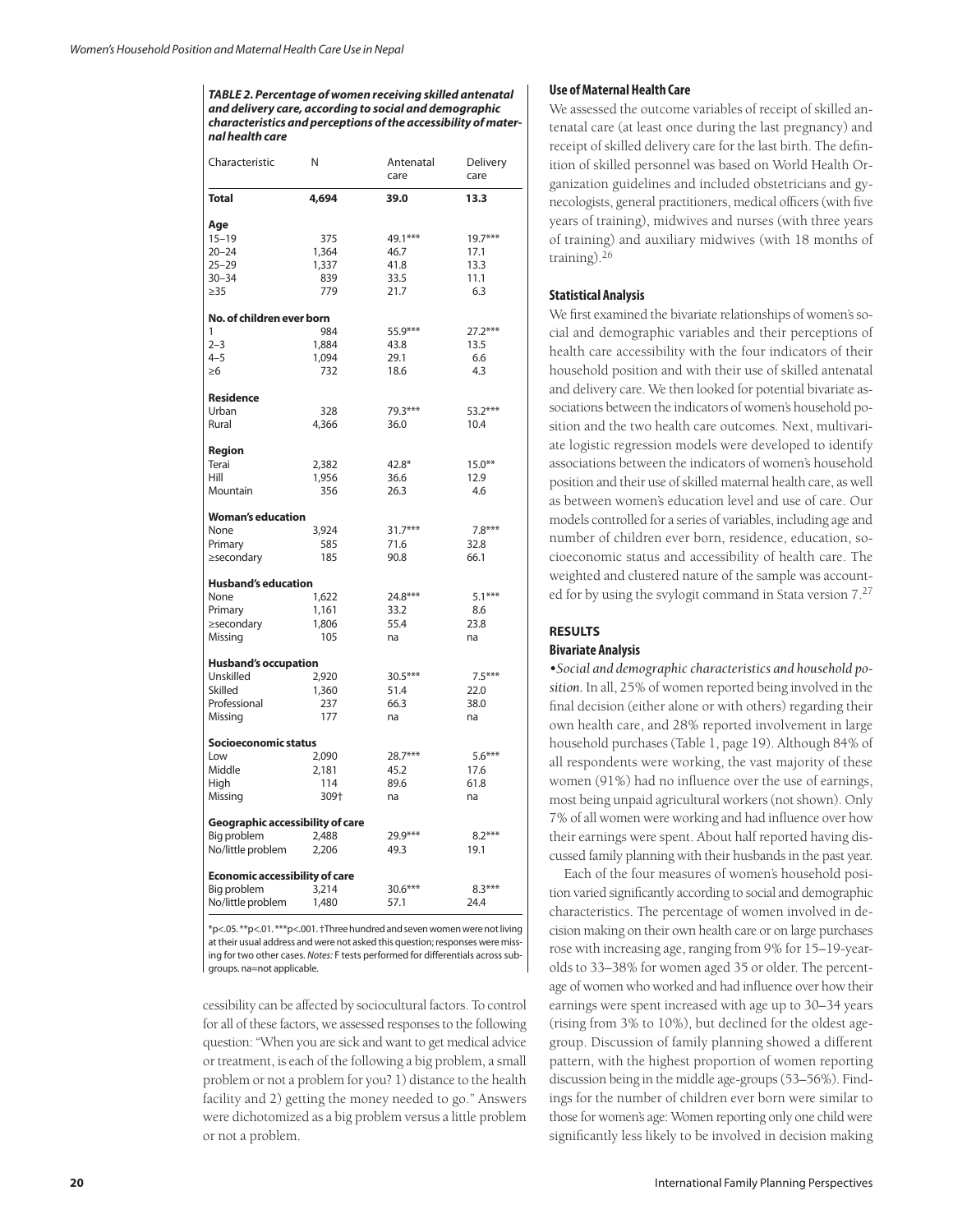**TABLE 3. Percentage of women receiving skilled antenatal and delivery care, by indicators of women's household position**

| Indicator                                            | N     | Antenatal<br>care | Delivery<br>care |  |  |  |  |
|------------------------------------------------------|-------|-------------------|------------------|--|--|--|--|
| Involvement in decision making on<br>own health care |       |                   |                  |  |  |  |  |
| <b>No</b>                                            | 3,486 | 38.4              | $12.7*$          |  |  |  |  |
| Yes                                                  | 1,191 | 40.1              | 15.5             |  |  |  |  |
| Missing                                              | 17    | na                | na               |  |  |  |  |
| Involvement in decision making on                    |       |                   |                  |  |  |  |  |
| large purchases                                      |       |                   |                  |  |  |  |  |
| No                                                   | 3,379 | 37.9              | 12.6             |  |  |  |  |
| Yes                                                  | 1,302 | 41.9              | 15.1             |  |  |  |  |
| Missing                                              | 13    | na                | na               |  |  |  |  |
| <b>Employment and influence</b>                      |       |                   |                  |  |  |  |  |
| over use of earnings                                 |       |                   |                  |  |  |  |  |
| Not working<br>Working and had                       | 772   | 58.4***           | 29.0***          |  |  |  |  |
| no influence                                         | 3,587 | 32.9              | 8.8              |  |  |  |  |
| Working and                                          |       |                   |                  |  |  |  |  |
| had influence                                        | 335   | 59.0              | 25.7             |  |  |  |  |
| <b>Discussion of family</b>                          |       |                   |                  |  |  |  |  |
| planning with husband                                |       |                   |                  |  |  |  |  |
| Never                                                | 2,284 | $32.0***$         | $9.7***$         |  |  |  |  |
| At least once                                        | 2,406 | 45.7              | 16.8             |  |  |  |  |
| Missing                                              | 4     | na                | na               |  |  |  |  |

\*p<.05. \*\*\*p<.001. Note: na=not applicable.

or to have influence over the use of their earnings than were women reporting two or more children.

Higher proportions of urban women than of rural women reported working and having influence over use of their earnings (19% vs. 6%), and having discussed family planning with their husbands (66% vs. 50%), though there were no differences between the groups in the measures of decision making. Region of residence, however, showed significant differences for all indicators except the discussion of family planning. Women who lived in the hills were the most likely to report involvement in decision making (30% for each measure). The proportions of hill and Terai residents who worked and had influence over earnings (7–8%) were similar; the proportion among mountain residents was much lower (3%).

Women's education showed a positive association with all measures, though the patterns varied. Compared with women who had no education or only primary schooling, those with a secondary or higher education were more likely to report involvement in decisions on their health care (36% vs. 24–25%) and on large purchases (50% vs. 39–40%). In contrast, the proportion working and having influence over earnings and the proportion reporting discussion of family planning rose with each level of education.

Husband's level of education showed fewer significant relationships. The proportion of women who worked and had influence over earnings was slightly (and significantly) higher among those whose husbands were better educated, though the proportion of women who did not work at all was also higher in these subgroups (not shown). The discussion of family planning was more common among

women whose husbands had a secondary or higher education than among those whose spouses had no education or only primary schooling (60% vs. 42–51%).

Husband's occupation showed significant differences with all four indicators of women's household position. Women whose husbands were unskilled workers were the least likely to report involvement in either type of decision making (21–25%), working and having influence over earnings (5%) and discussing family planning (50%). For the measure of socioeconomic status, women in high-status households were more likely than those in low- and middle-status households to report involvement in either type of decision making (43–46% vs. 25–31%), influence over use of their earnings (26% vs. 7%) and discussion of family planning (68% vs. 47–54%).

Women's perceptions of the geographic and economic accessibility of maternal health care were associated with all four indicators of women's household position, possibly reflecting the confounding influence of the socioeconomic variables. Women who characterized accessibility as a "big problem" were significantly less likely to report decision-making involvement, influence over use of their earnings or discussion of family planning.

*•Social and demographic characteristics and maternal health care.* Overall, the percentage of women receiving skilled maternal health care is low in Nepal, with 39% using antenatal care and 13% delivery care (Table 2). Large disparities are evident across subgroups of women, although the patterns of use are similar for the two types of care.

The variables of women's age and number of children ever born show similar trends of health care use. The proportion of women using skilled antenatal care and skilled delivery care fell from 49% and 20%, respectively, among 15–19-year-olds to 22% and 6%, respectively, among women aged 35 or older. Likewise, the proportion using these two types of care dropped from 56% and 27%, respectively, among women who had had one child to 19% and 4%, respectively, among those who had had six or more children.

As expected, higher proportions of urban women than of rural women received antenatal care (79% vs. 36%) and delivery care (53% vs. 10%). Differences in use across regions were also significant, with women living in the Terai being more likely than those living in the mountains or hills to receive antenatal (43% vs. 26–37%) or delivery care (15% vs. 5–13%).

Women's education had a strong, positive association with the receipt of skilled care. The proportion of women using antenatal care and delivery care rose from 32% and 8%, respectively, among those with no education to 91% and 66%, respectively, among those with secondary or higher education, though there was a large differential between the two types of care. Husband's education showed a similar pattern.

Receipt of skilled care also varied with husband's occupation, with the proportion of women receiving such care being highest among those whose husbands were profes-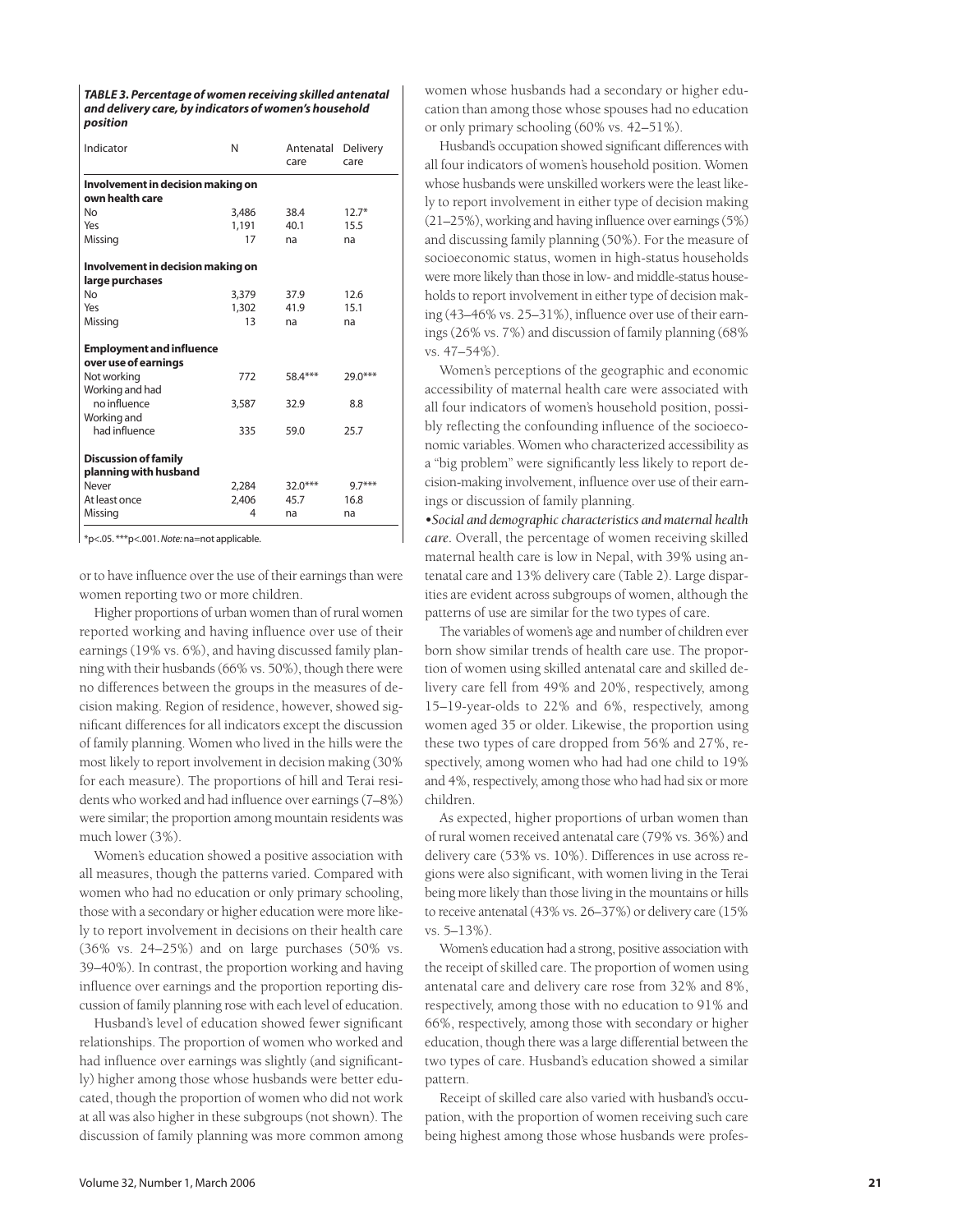sional or skilled workers. Particularly large differentials were found according to socioeconomic status. Women in highstatus households were more likely than those in low- and middle-status households to use either antenatal care (90% vs. 29–45%) or delivery care (62% vs. 6–18%).

Receipt of services was also associated with their perceived accessibility. Women who reported that geographic or economic accessibility was a "big problem" were significantly less likely to receive skilled maternal health care, especially during delivery.

*•Household position and maternal health care.* Our bivariate analysis examining the relationship between the indicators of women's household position and the receipt of skilled maternal health care (Table 3, page 21) revealed that women's involvement in decision making for their own health care was not associated with the use of skilled antenatal care; this indicator did show an association with skilled delivery care, but the differential was small.

In contrast, the variable of employment and influence over earnings showed significant differences for both antenatal and delivery care. Women who worked and had no influence over earnings were the least likely to have received either type of care (33% and 9%, respectively), whereas levels of use were much higher among nonworkers (58% and 29%) and women who worked and had influence over earnings (59% and 26%).

The remaining indicator of women's household position discussing family planning—also showed significant differences in health care use. Forty-six percent of women who had discussed family planning at least once received antenatal care and 17% received delivery care; among those who did not discuss it, 32% and 10%, respectively, received care.

### **Multivariate Analysis**

To control for the confounding influence of the social, demographic and accessibility variables, we developed a series of multivariate logistic regression models to identify the independent associations between the indicators of women's household position and the receipt of antenatal and delivery care. Similar models were used to identify associations between women's education level and use of maternal health care.

*•Household position and antenatal care.* For each of the four indicators of women's household position, we conducted a series of regression models assessing the odds of receipt of skilled antenatal care while controlling for different sets of confounding variables (Table 4). Compared with women who were not involved in decision making on their own health care, those who were involved did not have significantly elevated odds of using antenatal care either before or after controls were added for potential confounders. However, after adjustment for all potential confounders, women who were involved in decision making regarding large purchases had significantly higher odds of receiving such care than did those who were not involved (odds ratio, 1.3).

Two sets of odds ratios were derived from the regression series for the indicator of women's employment and control over earnings. Working women who had influence over how their earnings were used were significantly more likely to receive antenatal care than were those who worked but had no control over their earnings, before and after the effects of confounding variables were accounted for (odds ratios, 2.9 and 1.8, respectively). Nonworking women were also more likely to get such care than were workers with no influence over use of their earnings, though the odds (and the level of significance) declined sharply after adjustment for all potential confounders (1.5). When compared with nonworking women, those who worked and had influence were no more likely to have received skilled antenatal care (not shown).

The discussion of family planning also showed a consistently significant association with receipt of antenatal care. In the final model, the odds of receiving care were 41% higher among women who reported some discussion with their husbands than among those who reported none (1.4).

*•Household position and delivery care.* The relationships between the indicators of women's household position and receipt of skilled delivery care were broadly similar to those between the indicators and antenatal care (Table 5). Neither decision-making indicator was associated with receipt of skilled delivery care after we controlled for all confounders. Both workers who had some control over earnings and nonworkers had higher odds of receiving skilled delivery care than did women who worked but had no con-

**TABLE 4. Odds ratios from multivariate logistic regression analysis assessing the association between indicators of women's household position and receipt of skilled antenatal care, by model** 

| Model                                     | Involved in decision<br>making on own<br>health care<br>VS.<br>not involved | Involved in decision<br>making on large<br>purchases<br>VS.<br>not involved | Working and had<br>influence over use<br>of earnings vs.<br>working and had<br>no influencet | Not working<br>VS.<br>working and had<br>no influence over<br>use of earnings <sup>+</sup> | Discussed family<br>planning with<br>husband at<br>least once ys.<br>never |
|-------------------------------------------|-----------------------------------------------------------------------------|-----------------------------------------------------------------------------|----------------------------------------------------------------------------------------------|--------------------------------------------------------------------------------------------|----------------------------------------------------------------------------|
| Unadjusted                                | 1.11                                                                        | 1.19                                                                        | $2.93***$                                                                                    | $2.87***$                                                                                  | $1.79***$                                                                  |
| Adjusted for age and no. of children      | $1.23*$                                                                     | $1.48***$                                                                   | $2.93***$                                                                                    | $2.47***$                                                                                  | $1.88***$                                                                  |
| Adjusted for residence and region         | 1.11                                                                        | 1.16                                                                        | $2.37***$                                                                                    | $2.15***$                                                                                  | $1.69***$                                                                  |
| Adjusted for woman's education            | 1.07                                                                        | 1.15                                                                        | $2.28***$                                                                                    | $2.30***$                                                                                  | $1.48***$                                                                  |
| Adjusted for socioeconomic status#        | 1.02                                                                        | $1.20*$                                                                     | $2.48***$                                                                                    | $2.32***$                                                                                  | $1.55***$                                                                  |
| Adjusted for accessibility of health care | 1.02                                                                        | 1.12                                                                        | $2.55***$                                                                                    | $2.44***$                                                                                  | $1.54***$                                                                  |
| Adjusted for all potential confounders    | 1.08                                                                        | $1.25*$                                                                     | $1.83***$                                                                                    | $1.50***$                                                                                  | $1.41***$                                                                  |

\*p<.05. \*\*p<.01. \*\*\*p<.001. †A single regression series was used to produce two sets of odds ratios for the indicator of woman's employment and influence over earnings. ‡Adjusted for husband's education, husband's occupation and socioeconomic status.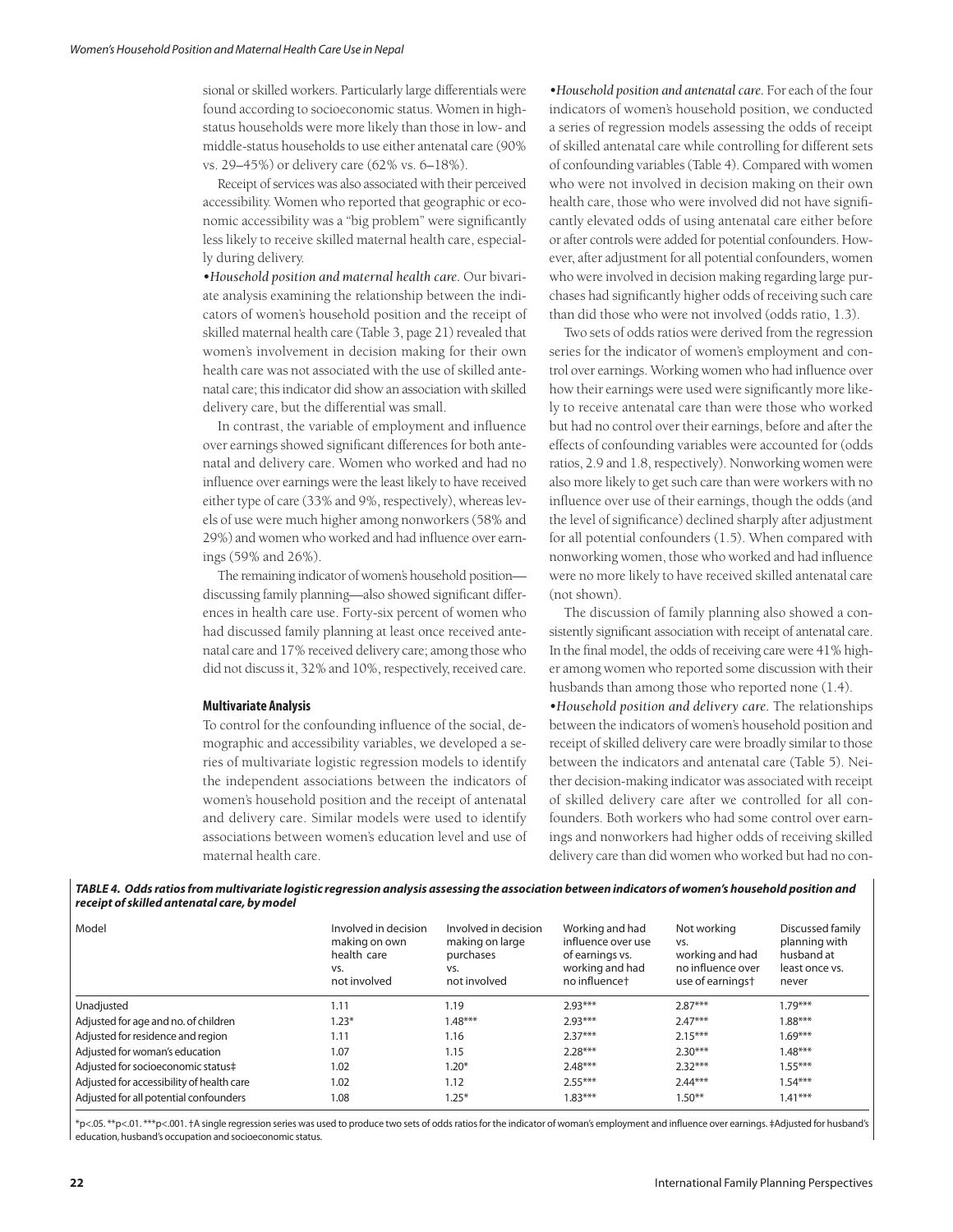### **TABLE 5. Odds ratios from multivariate logistic regression analysis assessing the association between indicators of women's household position and receipt of skilled delivery care, by model**

| Model                                     | Involved in decision<br>making on own<br>health care<br>VS.<br>not involved | Involved in decision<br>making on large<br>purchases<br>VS.<br>not involved | Working and had<br>influence over use<br>of earnings vs.<br>working and had<br>no influencet | Not working<br>VS.<br>working and had<br>no influence over<br>use of earningst | Discussed family<br>planning with<br>husband at<br>least once ys.<br>never |
|-------------------------------------------|-----------------------------------------------------------------------------|-----------------------------------------------------------------------------|----------------------------------------------------------------------------------------------|--------------------------------------------------------------------------------|----------------------------------------------------------------------------|
| Unadjusted                                | $1.26*$                                                                     | 1.22                                                                        | $3.58***$                                                                                    | $4.23***$                                                                      | $1.88***$                                                                  |
| Adjusted for age and no. of children      | $1.45***$                                                                   | $.59***$                                                                    | $3.54***$                                                                                    | $3.72***$                                                                      | $2.06***$                                                                  |
| Adjusted for residence and region         | 1.23                                                                        | 1.12                                                                        | $2.51***$                                                                                    | $2.91***$                                                                      | $1.69***$                                                                  |
| Adjusted for woman's education            | 1.18                                                                        | 1.14                                                                        | $2.36***$                                                                                    | $3.08***$                                                                      | $1.35***$                                                                  |
| Adjusted for socioeconomic status#        | 1.09                                                                        | 1.18                                                                        | $2.48***$                                                                                    | $2.31***$                                                                      | $1.55***$                                                                  |
| Adjusted for accessibility of health care | 1.15                                                                        | 1.16                                                                        | $3.01***$                                                                                    | $3.50***$                                                                      | $1.54***$                                                                  |
| Adjusted for all potential confounders    | 1.19                                                                        | 1.21                                                                        | $.59*$                                                                                       | $1.76***$                                                                      | $1.34*$                                                                    |

\*p<.05. \*\*p<.01. \*\*\*p<.001. †A single regression series was used to produce two sets of odds ratios for the indicator of woman's employment and influence over earnings. ‡Adjusted for husband's education, husband's occupation and socioeconomic status.

trol over their earnings (1.6 and 1.8, respectively). Discussion of family planning was found to be consistently associated with delivery care, with women who had discussed it with their husbands having 34% higher odds of receiving such care than those who had not once the effects of all potential confounders were accounted for.

These findings suggest that a woman's receipt of skilled maternal health care may be related to her position within her household. However, the associations are not consistent across the indicators of household position, and they require careful interpretation. Furthermore, whatever effects are present are moderate. Several other variables, notably women's education, household socioeconomic status, the economic accessibility of health care and urban-rural residence, showed far stronger associations with receipt of skilled care (not shown).

*•Women's education and maternal health care.* Regression analysis of the associations between women's education level and their receipt of skilled antenatal and delivery care yielded very strong findings (Table 6). Even in the models that controlled for all confounding variables, women with secondary or higher education had dramatically higher odds of using antenatal or delivery care than did women having no schooling or an incomplete primary education (5.6 and 5.1, respectively). Likewise, women with a primary school

education were more likely than those without one to receive antenatal or delivery care (2.4 and 2.1, respectively). Clearly, women's schooling has played an important role in their use of health care, but how it does so is a complex question. Compared with the unadjusted models in Table 6, models that controlled for the discussion of family planning showed reduced odds ratios, particularly for the regression series that examined secondary schooling. This suggests that part of the effect of education operates via differences in communication patterns between partners. However, the large residual effects indicate that education acts through other factors as well.

Though space limitations preclude detailed presentation of the results, it is important to highlight the role of the household financial situation in influencing women's use of maternal health care. After controlling for all confounders, women of high socioeconomic status had odds of using antenatal care that were more than four times as high as those of women of low socioeconomic status, and their odds of using delivery care were more than three times as high (not shown). Furthermore, although the geographic accessibility of health care lost its significance after the effect of potential confounders was accounted for, the economic accessibility of health care retained its association with receipt of maternal care.

**TABLE 6. Odds ratios from multivariate logistic regression analysis assessing the association between women's level of education and receipt of skilled antenatal and delivery care, by model**

| Model                                      | Antenatal care                                |                                                 | Delivery care                                 |                                                 |  |
|--------------------------------------------|-----------------------------------------------|-------------------------------------------------|-----------------------------------------------|-------------------------------------------------|--|
|                                            | Primary<br>vs. none/<br>incomplete<br>primary | Secondary<br>vs. none/<br>incomplete<br>primary | Primary<br>vs. none/<br>incomplete<br>primary | Secondary<br>vs. none/<br>incomplete<br>primary |  |
| Unadjusted                                 | $5.44***$                                     | $21.36***$                                      | $5.65***$                                     | $22.57***$                                      |  |
| Adjusted for age and no. of children       | $4.28***$                                     | $14.77***$                                      | $4.48***$                                     | $15.69***$                                      |  |
| Adjusted for residence and region          | $4.90***$                                     | $18.38***$                                      | $4.46***$                                     | $18.84***$                                      |  |
| Adjusted for socioeconomic status†         | $3.40***$                                     | $10.57***$                                      | $3.15***$                                     | $9.23***$                                       |  |
| Adjusted for accessibility of health care  | $4.14***$                                     | $14.25***$                                      | $4.27***$                                     | $15.48***$                                      |  |
| Adjusted for decision-making indicators    | $5.46***$                                     | $21.20***$                                      | $5.62***$                                     | $22.06***$                                      |  |
| Adjusted for woman's employment            | $4.97***$                                     | $16.31***$                                      | $4.92***$                                     | $16.41***$                                      |  |
| Adjusted for discussion of family planning | $5.09***$                                     | $19.40***$                                      | $5.34***$                                     | $20.91***$                                      |  |
| Adjusted for all potential confounders     | $2.36***$                                     | $5.56***$                                       | $2.11***$                                     | $5.07***$                                       |  |

 $\vert$  \*\*\*p<.001. †Adjusted for husband's education, husband's occupation and socioeconomic status.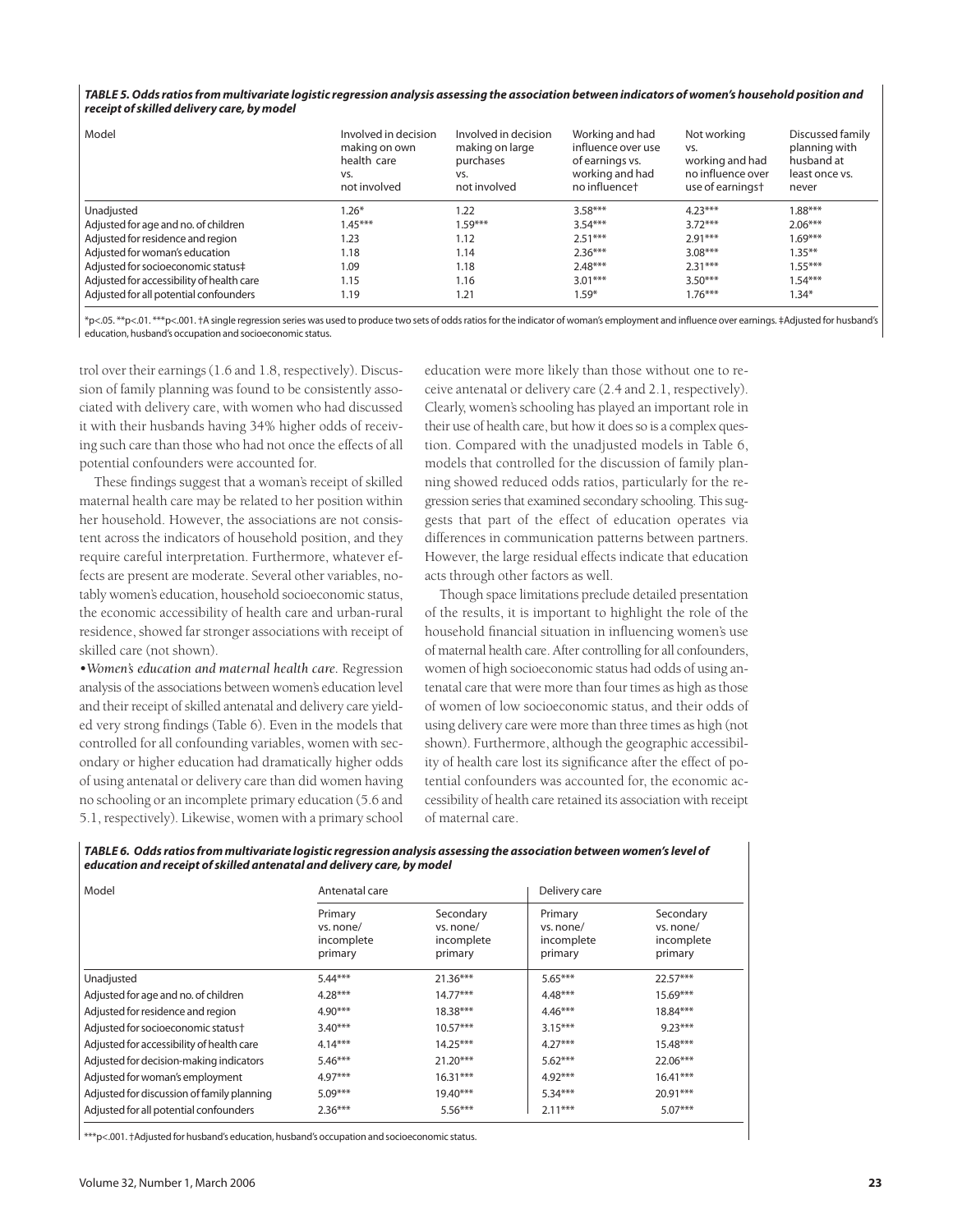### **DISCUSSION**

Many studies and policies have been based on the assumption that if women were more involved in household decision making and had more control over financial resources, they would be more likely to use health services and, hence, to have better health outcomes. However, results from this study reveal a more complex picture, showing diverse relationships between the outcomes of interest and the four indicators of women's household position. Our findings help identify both the changes in women's position needed to improve health care use and the usefulness of various empirical measures of their position. These results also identify the most important current barriers to the uptake of maternal health care services in Nepal.

The uptake of skilled health care depends on both demand (which implies a perceived need and the recognition that available services are valuable and appropriate) and the ability to act on that demand. The gender relations in any particular setting will affect these factors. Other elements, largely unrelated to gender relations, may also exert a critical influence on demand and the ability to act. Furthermore, increases in the uptake of reproductive health services may occur in the absence of any significant change in women's position, as shown by the rise in contraceptive use in northern India.28 Differences between groups of women in their use of maternal health services may be further influenced by factors unrelated to differences in their household position.

Our analysis found a positive association between a woman's discussion of family planning with her husband and the receipt of both antenatal and delivery care. This association could be explained by the fact that individuals who discuss family planning tend to be more open to modern ideas and therefore more likely to opt for skilled maternal health care. That is, the route of causation could be unrelated to intrahousehold gender relations. However, a plausible argument supported by recent qualitative work in Nepal<sup>29</sup> is that women who discuss family planning with their husbands also communicate more about other matters, reflecting a more open, egalitarian relationship. Communication between partners about contraception may also indicate greater male involvement in matters that are traditionally identified as belonging in the "female" realm and therefore potentially stigmatizing for men. Thus, at least part of the association may reflect improvements in household gender relations that are translated into increased use of maternal health care. It seems likely that such communication would largely operate by increasing the chance that women (or couples) would act on preexisting demand for care, although it may also act to create, or solidify, demand through the exchange of information and support.

In light of this association between communication and the use of skilled health care, it is striking that the decisionmaking variables showed such weak associations. We suggest that the formulation of the questions may offer a partial explanation. Survey questions asked about who has the "final say" in decisions, and though we combined responses of "myself alone" and "joint" decision making, it is likely that the emphasis on final decision making is inappropriate in the Nepali context. Because decisions regarding the management of pregnancy are within the domain of older female relatives, and because younger females tend to exert influence in subtle, nonconfrontational ways, it is possible that women who report being involved in final decision making are actually relatively isolated, unsupported individuals, and not autonomous agents who are able to garner the household resources to meet their own needs.

In our study, women's employment did not translate clearly into greater use of maternal health care. Nepali women who work but have no control over the use of their earnings are the least likely to receive skilled antenatal or delivery care. This is not surprising, as most are from poor households and are working for the family's survival. However, even after controlling for socioeconomic status, urban or rural residence and other confounders, women who work and have influence over their earnings are no more likely to receive skilled care during pregnancy or delivery than are women who do not work.

We expected that working women with influence over earnings would have greater influence over their health care than would nonworkers, and would also be exposed to knowledge and attitudes about modern health care at their workplaces, thus leading to higher use of skilled services via both increased demand and an increased ability to act on that demand. Perhaps working women experience time constraints that reduce their opportunities for receiving antenatal care. However, this would not explain why they are no more likely than other women to get skilled delivery care. Clearly, the relationship between employment and health care use is complex, and initiatives aimed at increasing employment opportunities may not generate the assumed benefits of either improved intrahousehold gender relations or greater health care utilization. We conclude that some dimensions of a Nepali woman's household position, particularly the extent of communication with her husband, do positively affect her receipt of skilled maternal health care, but that the effects are small.

Another issue that we examined was the extent to which the current low levels of skilled maternal health care use in Nepal are explained by women's weak household position. Our findings strongly suggest that factors other than household gender inequality are the main determinants of use at the present time. Household economic status, in particular, emerged as an important factor associated with use. Although this no doubt reflects the ability to pay for services, the fact that a significant association remains after controlling for geographic and economic accessibility, and for urban or rural residence, suggests that better-off socioeconomic groups differ from their poorer counterparts in more than just disposable income. It seems likely that an important aspect of this difference lies in their perceptions regarding the need for and value of skilled maternal health services. Recent research has noted that a major shift in attitudes and aspirations among better-off families in rural Pakistan played an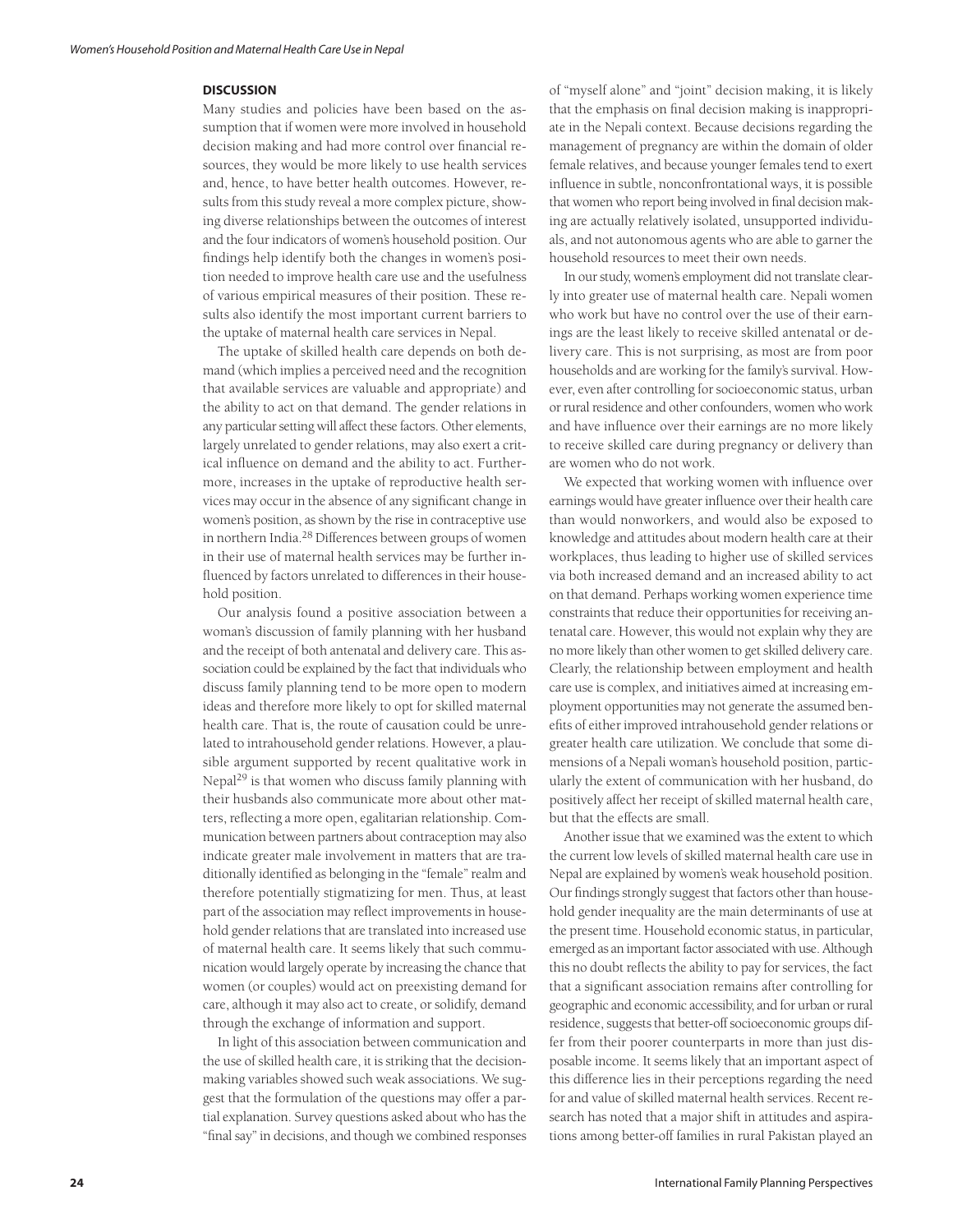important role in their increased demand for antenatal care.

The very strong relationship between women's education and use of maternal health care also suggests that the financial and geographic accessibility of services is not the only factor. This association draws our attention to how the broader gender system, operating beyond the household, may affect care. A number of routes of causation might explain this strong effect. Earlier work in South Asia has suggested that this association may be due at least in part to a fostering of new values and attitudes that are favorable to the use of modern health care.<sup>30</sup> Education may impart feelings of self-worth and self-confidence, which some have argued are more important in bringing about changes in health-related behavior than exposure to relevant information.<sup>31</sup> Schooling may also increase women's receptivity to new health-related information.<sup>32</sup> One study found that even when women knew about their obstetric complications, many chose not to seek care because of the poor quality of care they expected to receive.<sup>33</sup> Greater education may reduce the power differential between providers and clients and lower women's reluctance to seek care.<sup>34</sup>

In addition to increasing the likelihood that women will value and desire skilled care, education may strengthen women's ability to act on this demand. The results of our multivariate models suggest that the effect of education operates in part via increased discussion between husbands and wives. Research in Nepal and elsewhere in South Asia has indicated that women seek influence within their households in subtle ways, rather than by challenging established gender and age hierarchies. Chanana pointed out that younger, educated women have a greater capacity to use "the weapons of the weak,"35 while Basu described educated women as having hidden power to influence decisions "without rocking the boat."<sup>36</sup>

Our own analysis reveals that a low percentage of even highly educated women were involved in decision making regarding their own health. In Nepal, decisions about the management of pregnancy and childbirth traditionally come under the authority of older women, especially the mother-in-law.37 It seems likely that an educated woman would be able to use subtle means to influence her mother-in-law's decisions and at the same time introduce the family to new ideas about the value of skilled health care. A more communicative marital relationship may also increase a woman's influence within the household.<sup>38</sup>

Much of this discussion is based on informed speculation and requires additional, in-depth research for support. However, it is clear that gender relations influence the use of maternal health care in diverse ways. Though spousal communication does seem to be important, other aspects of gender relations do not relate specifically to the husbandwife relationship. A focus on women's autonomy and independence from her husband and family, which is predominant in much of the reproductive health literature, is inappropriate to this cultural setting and overlooks important dimensions of women's experience. Greater attention should be directed to the ways in which intrahousehold decision-making processes play out and to how younger women can gain influence over those familial spheres that directly affect their well-being.

## **Conclusions**

Despite the recent efforts of international organizations and women's groups to raise the profile of maternal health as a key public health issue, this study shows a persistently grim situation for the women of Nepal. In the difficult context of debilitating structural adjustment policies and limited resources, the Safe Motherhood Initiative of the Nepal Ministry of Health has focused on the accessibility and availability of maternal health care by increasing the quality and quantity of trained health workers, and by ensuring the functioning of referral systems.39 Although these are important measures, our findings indicate that such efforts will have greater impact if the sociocultural determinants of service uptake are also addressed.

This study, as well as other recent work in the region,  $40$ suggests that interventions to improve husband-wife communication and strengthen women's influence within households are important efforts that deserve sustained support. Yet the large effect of women's education on health care use highlights the need for programs that promote greater schooling for Nepali girls. In addition, this finding draws attention to the need to raise knowledge levels about and alter perceptions of the value of skilled maternal health care among both pregnant women and other key actors. Such shifts in perception will depend not only on changing how modern, preventive health care is viewed, but also on raising the value attached to women's health.

### **REFERENCES**

**1.** Asian Development Bank (ADB), Women in Nepal, country briefing paper, Kathmandu, Nepal: ADB, 1999.

### **2.** Ibid.

**3.** Nepal Ministry of Health, New ERA and ORC Macro, *Nepal Demographic and Health Survey 2001,* Calverton, MD, USA: ORC Macro, 2002.

**4.** Jeffery P, Jeffery R and Lyon A, *Labour Pains and Labour Power: Women and Childbearing in India,* London and Atlantic Highlands, NJ, USA: Zed Books, 1989; Goodburn EA, A prospective study of maternal morbidity related to delivery and the puerperium in Bangladesh, unpublished dissertation, London School of Hygiene and Tropical Medicine, London, 1997; and Mumtaz Z and Salway S, Gender, pregnancy and uptake of antenatal care services in Pakistan, *Sociology of Health and Illness,* 2006 (forthcoming).

**5.** Schuler SR, Hashemi SM and Riley AP, The influence of women's changing roles and status in Bangladesh's fertility transition: evidence from a study of credit programs and contraceptive use, *World Development,* 1997, 25(4):563–575; Cleland J, Kamal N and Sloggett A, Links between fertility regulation and the schooling and autonomy of women in Bangladesh, in: Jeffery R and Basu AM, eds., *Girls' Schooling, Women's Autonomy and Fertility Change in South Asia,* New Delhi: Sage Publications, 1996, pp. 205–217; Durrant VL and Sathar ZA, Greater investments in children through women's empowerment: the key to demographic change in Pakistan, paper presented at the annual meeting of the Population Association of America, Los Angeles, CA, USA, Mar. 23–25, 2000; and Hakim A, Salway S and Mumtaz Z, Women's autonomy and uptake of contraception in Pakistan, *Asia-Pacific Population Journal,* 2003, 18(1):64–82.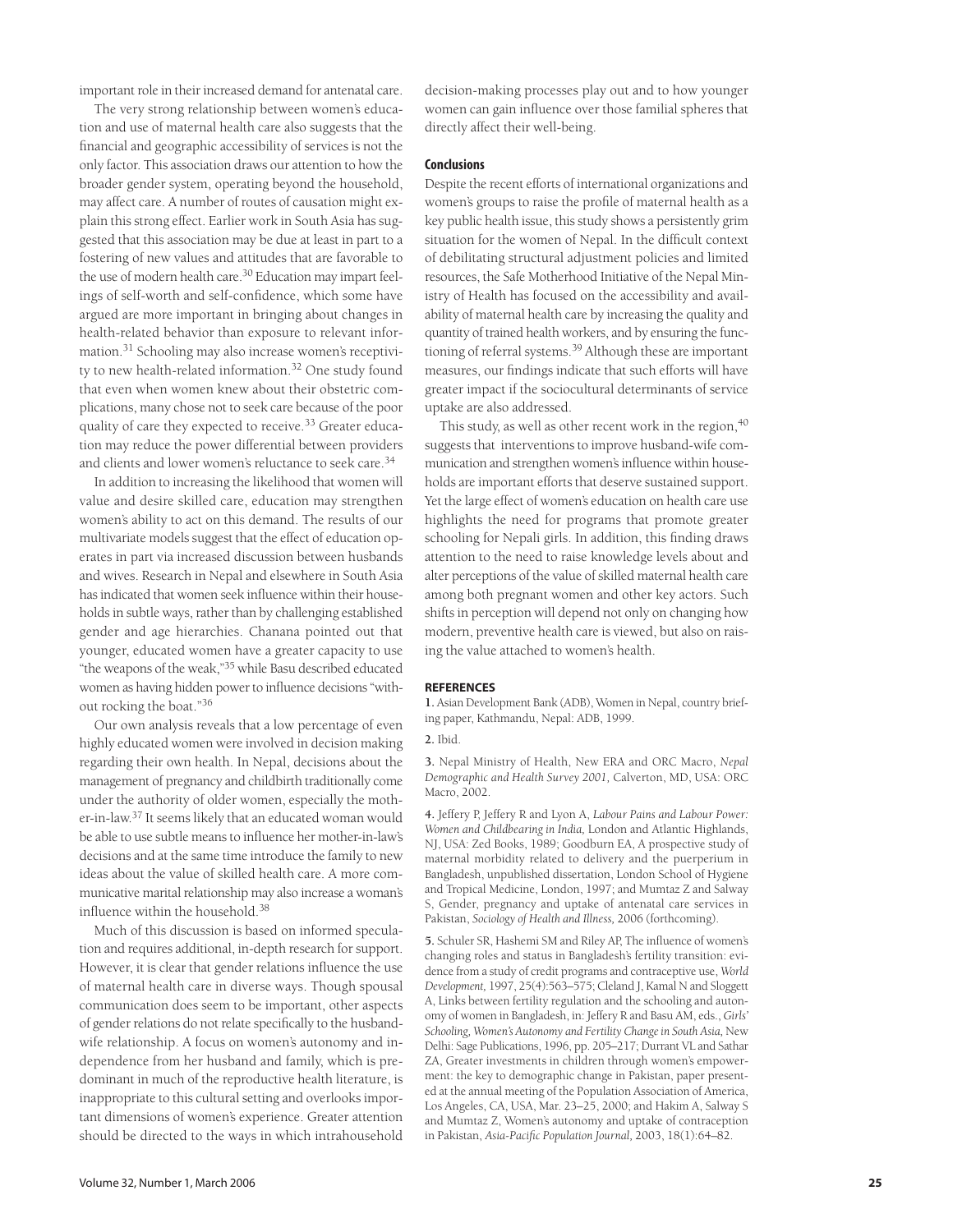**6.** United Nations International Conference on Population and Development, *Programme of Action,* 1994, <http://www.unfpa.org/ icpd/icpd\_poa. htm>, accessed Feb. 24, 2006.

**7.** Tuladhar J, Women, health and population policies, *Nepal Population and Development Journal,* 1997, special issue, pp. 19–36; and Rimal N, Hindrances to family planning program: findings from Banke, Nepal, *Rural and Remote Health,* 2003, Vol. 3, No. 3, article no. 227.

**8.** ADB, 1999, op. cit. (see reference 1).

**9.** Acharya M and Bennett L, *Women and the Subsistence Sector: Economic Participation and Household Decision-making in Nepal,* Working Paper, Washington, DC: World Bank, 1983, No. 526; and Morgan SP and Niraula BB, Gender inequality and fertility in two Nepali villages, *Population and Development Review,* 1995, 21(3): 541–562.

**10.** ADB, 1999, op. cit. (see reference 1).

**11.** Dali SM, Thapa M and Shrestha S, Education for Nepalese women to provide improved care for their childbearing daughtersin-law, *World Health Forum,* 1999, 13(4):353–354.

**12.** ADB, 1999, op. cit. (see reference 1).

**13.** World Health Organization (WHO) Regional Office for South-East Asia, *Improving Maternal, Newborn and Child Health in South-East Asia*, New Delhi: WHO, 2005.

**14.** Jahn A et al., Maternity care in rural Nepal: a health service analysis, *Tropical Medicine and International Health,* 2000, 5(9):657–665.

**15.** Hakim A, Salway S and Mumtaz Z, 2003, op. cit. (see reference 5); Malhotra A, Schuler S and Boender C, *Measuring Women's Empowerment as a Variable in International Development,* New York: Gender and Development Group, World Bank, 2002; and Sathar ZA and Kazi S, *Women's Autonomy, Livelihood and Fertility: A Study of Rural Punjab,* Islamabad, Pakistan: Pakistan Institute of Development Studies, 1997.

**16.** Malhotra A, Schuler S and Boender C, 2002, op. cit. (see reference 15); and Kabeer N, Resources, agency, achievements: reflections on the measurement of women's empowerment, *Development and Change,* 1999, 30(3):435–464.

**17.** Jeffery P and Jeffery R, What's the benefit of being educated? girls' schooling, women's autonomy and fertility outcomes in Bijnor, in: Jeffery R and Basu AM, 1996, op. cit. (see reference 5), pp. 50–183; and Mumtaz Z and Salway S, I never go anywhere: extricating the links between women's mobility and uptake of reproductive health services in Pakistan, *Social Science & Medicine,* 2005, 60(8):1751–1765.

**18.** Kabeer N, 1999, op. cit. (see reference 16).

**19.** Schuler SR, Hashemi SM and Riley AP, 1997, op. cit. (see reference 5); Cleland J, Kamal N and Sloggett A, 1996, op. cit. (see reference 5); Durrant VL and Sathar ZA, 2000, op. cit. (see reference 5); and Hakim A, Salway S and Mumtaz Z, 2003, op. cit. (see reference 5);

**20.** Acharya M and Bennett L, 1983, op. cit. (see reference 9); and Mullany BC, Hinde MJ and Becker S, Can women's autonomy impede male involvement in pregnancy health in Kathmandu, Nepal? *Social Science & Medicine*, 2005, 61(9):1993–2006.

**21.** Standing H, *Dependence and Autonomy: Women's Employment and the Family in Calcutta,* London and New York: Routledge, 1991.

**22.** Jejeebhoy S, *Women's Education, Autonomy and Reproductive Behaviour: Experience from Developing Countries,* Oxford, UK: Clarendon Press, 1995.

**23.** Sharan M and Valente TW, Spousal communication and family planning adoption: effects of a radio drama serial in Nepal, *International Family Planning Perspectives,* 2002, 28(1):16–25.

**24.** Cleland J, Maternal education and child survival: further evidence and explanations, in: Caldwell JC et al., eds., *What We Know About Health Transition: The Cultural, Social and Behavioural Determinants of Health,* Canberra, Australia: Health Transition Centre, Australian National University, 1990, pp. 400–419.

**25.** Thaddeus S and Maine D, Too far to walk: maternal mortality in context, *Social Science & Medicine,* 1994, 38(8):1091–1110; Maine D, Why did maternal mortality decline in Matlab? *Studies in Family Planning,* 1996, 27(4):179–187; and Anwar ATMI, Killewo J, Chowdhury MK and Dasgupta SK, *Bangladesh: Inequalities in Utilization of Maternal Health Care Services—Evidence from Matlab,* Reaching the Poor Program Paper, Washington, DC: World Bank, 2004, No. 2.

**26.** WHO, United Nations Population Fund and UNICEF, Definition of traditional birth attendant, joint statement, Geneva: WHO, 1992.

**27.** StataCorp, *Stata Statistical Software: Release 7.0,* College Station, TX, USA: StataCorp, 2001.

**28.** Jeffery P and Jeffery R, Killing my heart's desire: education and female autonomy in rural north India, in: Kumar N, ed., *Women as Subjects: South Asian Histories,* Charlottesville, VA, USA: University of Virginia Press, 1994.

**29.** Mullany BC, Hinde MJ and Becker S, 2005, op. cit. (see reference 20).

**30.** Kazi S and Sathar ZA, Gender and development: searching for explanations for fertility changes in rural Pakistan*,* paper presented at the IUSSP seminar on comparative perspectives on fertility transition in South Asia, Islamabad, Pakistan, Dec. 17–20, 1996; and Sathar ZA and Kazi S, 1997, op. cit. (see reference 15).

**31.** Chanana K, Education attainment, status production and women's autonomy: a study of two generations of Punjabi women in New Delhi, in: Jeffery R and Basu AM, 1996, op. cit. (see reference 5), pp. 107–132.

**32.** Lindenbaum S, The education of women and the mortality of children in Bangladesh, in: Alan C et al., eds., *Disease in Populations in Transition: Anthropological and Epidemiological Perspectives,* New York: Bergin and Garvey, 1990, pp. 353–370.

**33.** Maine D et al., *The Design and Evaluation of Maternal Mortality Programs,* New York: Center for Population and Family Health, School of Public Health, Columbia University, 1997.

**34.** Basu AM, Girls' schooling, autonomy and fertility change: what do these words mean in South Asia? in: Jeffery R and Basu AM, 1996, op. cit. (see reference 5), pp. 48–71; Jejeebhoy S, 1995, op. cit. (see reference 22); and Starrs A, ed., *The Safe Motherhood Action Agenda: Priorities for the Next Decade,* New York: Family Care International, 1998.

**35.** Chanana K, 1996, op. cit. (see reference 31).

**36.** Basu AM, 1996, op. cit. (see reference 34).

**37.** Mullany BC, Hinde MJ and Becker S, 2005, op. cit. (see reference 20).

**38.** Ibid.

**39.** Nepal Ministry of Health, *Safe Motherhood Programme in Nepal: A National Plan of Action (1994–1997),* Kathmandu, Nepal: Family Health Division, Department of Health Services, Ministry of Health, 1993.

**40.** Mumtaz Z and Salway S, 2006, op. cit. (see reference 4).

### **RESUMEN**

**Contexto:** *Si bien la desigualdad de género se menciona con frecuencia como un obstáculo para mejorar la salud materna en Nepal, se ha prestado poca atención al estudio de cómo influyen los factores socioculturales en el uso de los servicios de atención de la salud. En particular, se requiere un mayor estudio de los factores que explican la influencia de la posición de la mujer en el entorno de su hogar en su uso de los servicios de atención de la salud.* 

**Métodos:** *Se analizaron los datos correspondientes a mujeres alguna vez casadas de 15–19 años de edad que participaron en la Encuesta Demográfica y de Salud de Nepal de 2001, para explorar tres dimensiones de la posición de la mujer en el en-*